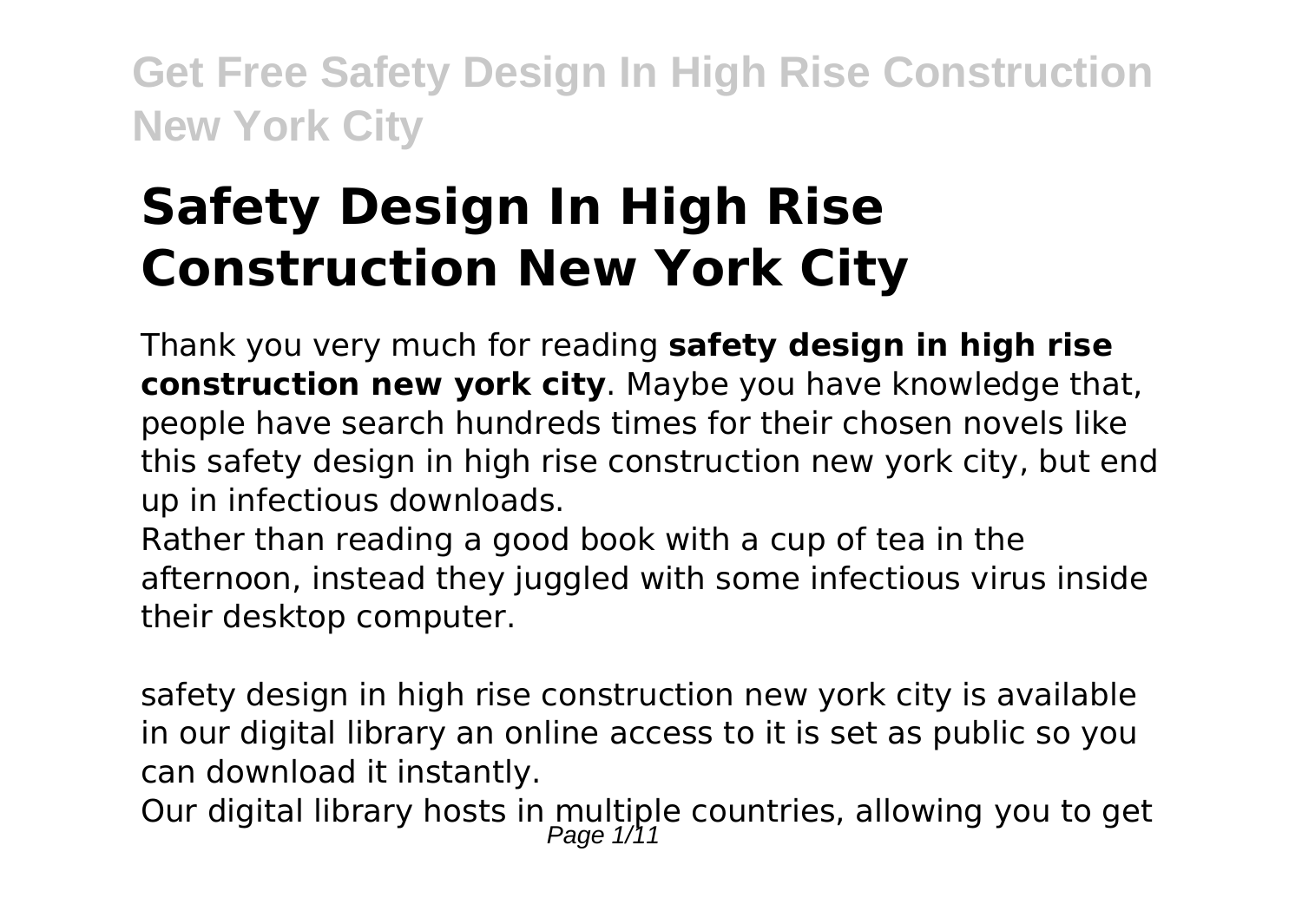the most less latency time to download any of our books like this one.

Merely said, the safety design in high rise construction new york city is universally compatible with any devices to read

If you have an eBook, video tutorials, or other books that can help others, KnowFree is the right platform to share and exchange the eBooks freely. While you can help each other with these eBooks for educational needs, it also helps for selfpractice. Better known for free eBooks in the category of information technology research, case studies, eBooks, Magazines and white papers, there is a lot more that you can explore on this site.

### **Safety Design In High Rise**

Safety has not been generally considered a critical factor. But in high-rise buildings, the cost in terms of human life in a natural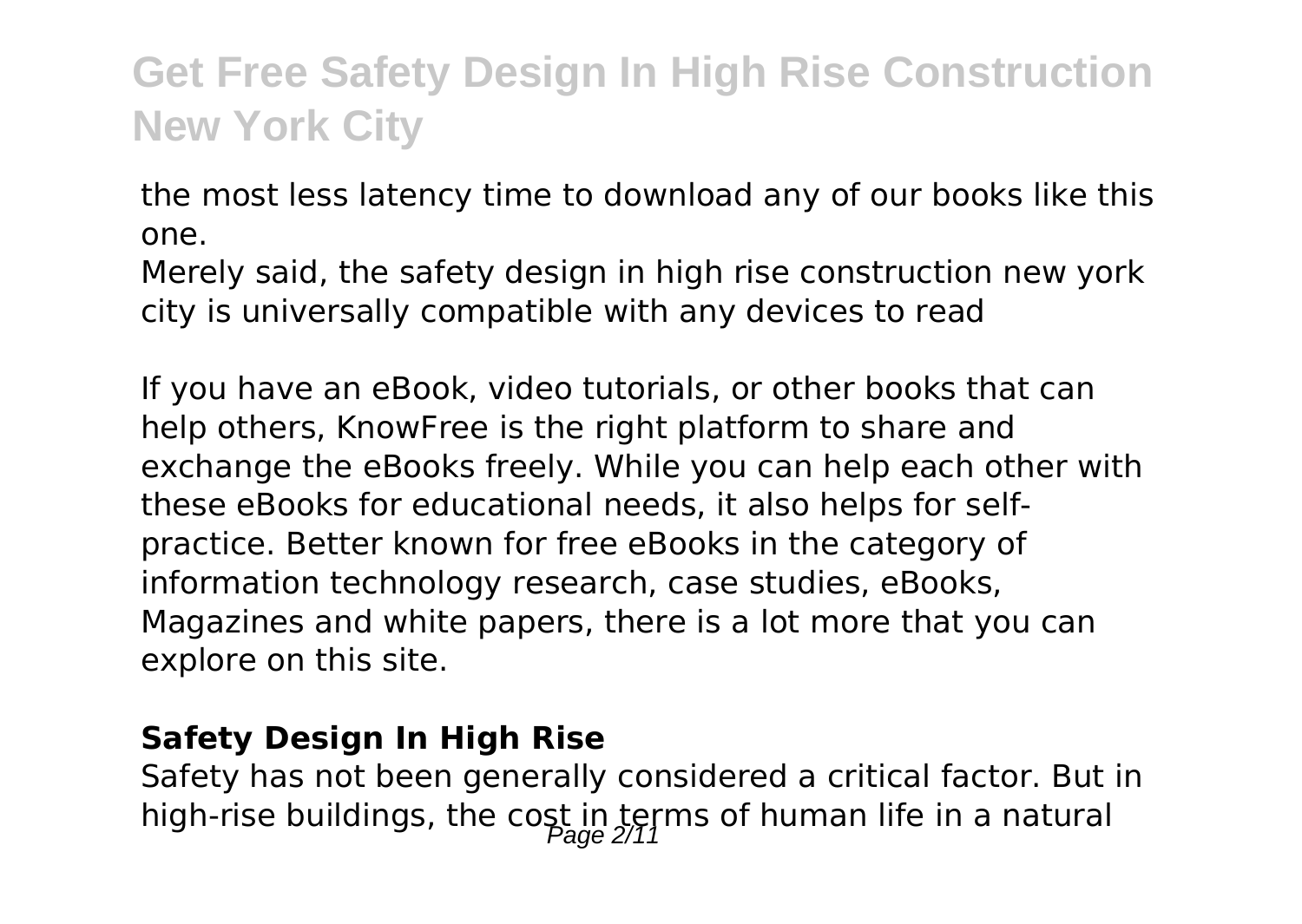disaster or man-made accident will be so high that life safety must become the foremost consideration, starting from the concept stage. 2.2. Role of designers in structural failures

#### **Safety in High-Rise Design and Construction**

One of the aspects that need to be covered during the planning stage is safety, mainly how the high-rise building can provide maximum safety to its occupants. For high-rise buildings, safety becomes a factor that needs to be managed head-on. There are risks that need to be mitigated before the structure is deemed safe for its occupants.

#### **Safety Considerations for the Construction of High-Rise**

**...**

High-rise buildings have garnered significant attention in the fire safety world over the years. The multiple floors of a high-rise building create the cumulative effect of requiring great numbers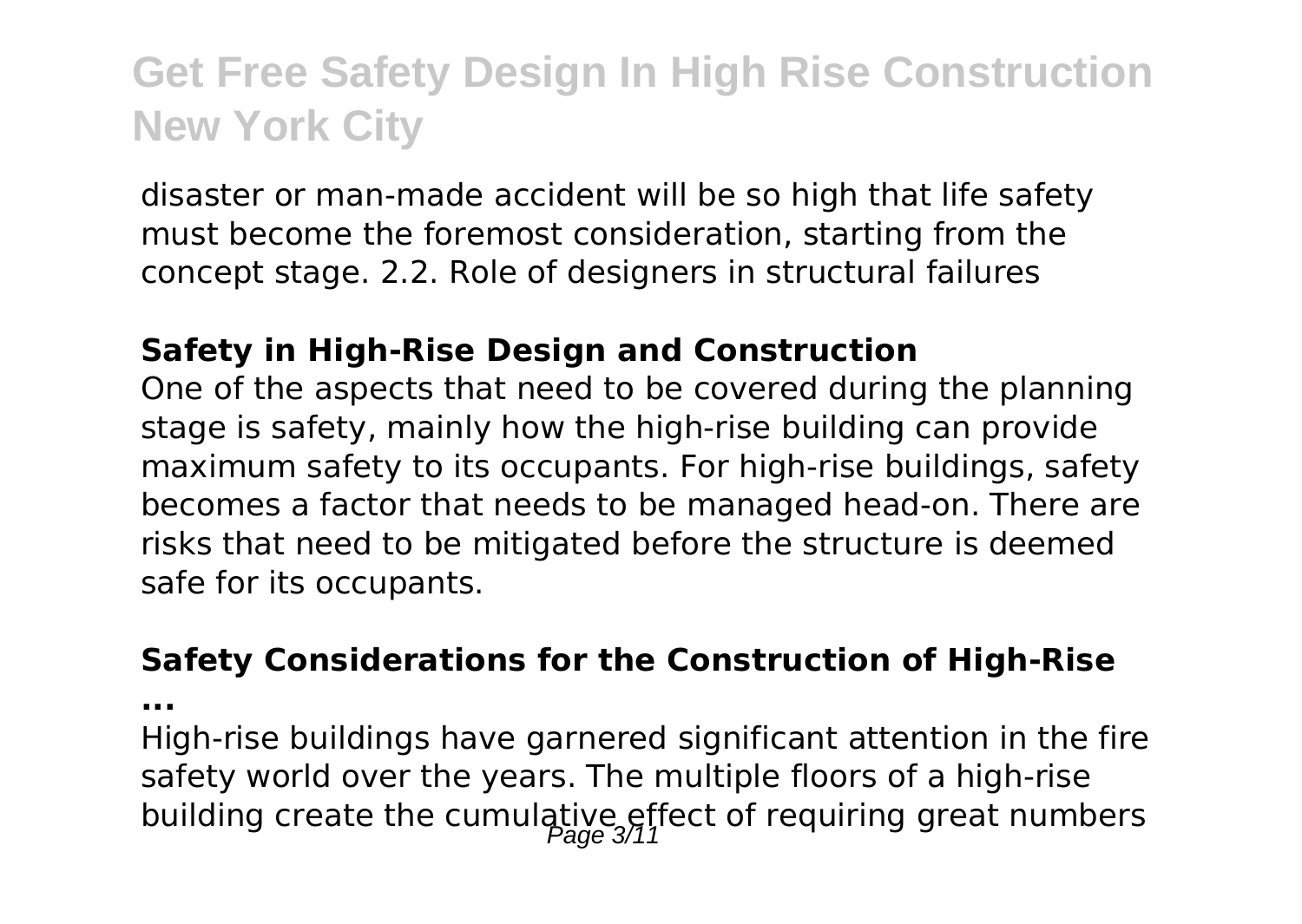of persons to travel great vertical distances on stairs in order to evacuate the building. The public, code bodies, local, regional and federal governments, as well as the design, build, and ownership communities are all affected by high-rise building safety.

#### **NFPA - High-rise buildings**

protection systems required for high‐rise buildings • Participants will be able to identify the egress provisions of the code for high-rise buildings • Participants will be able to apply the structural integrity provisions for high-rise buildings based upon occupancy and seismic importance •

### **Safety Design in High‐Rise Construction - New York**

Safety during a high-rise construction project is affected in large part by decisions made during the planning and design stage. Some designs or construction plans are inherently difficult and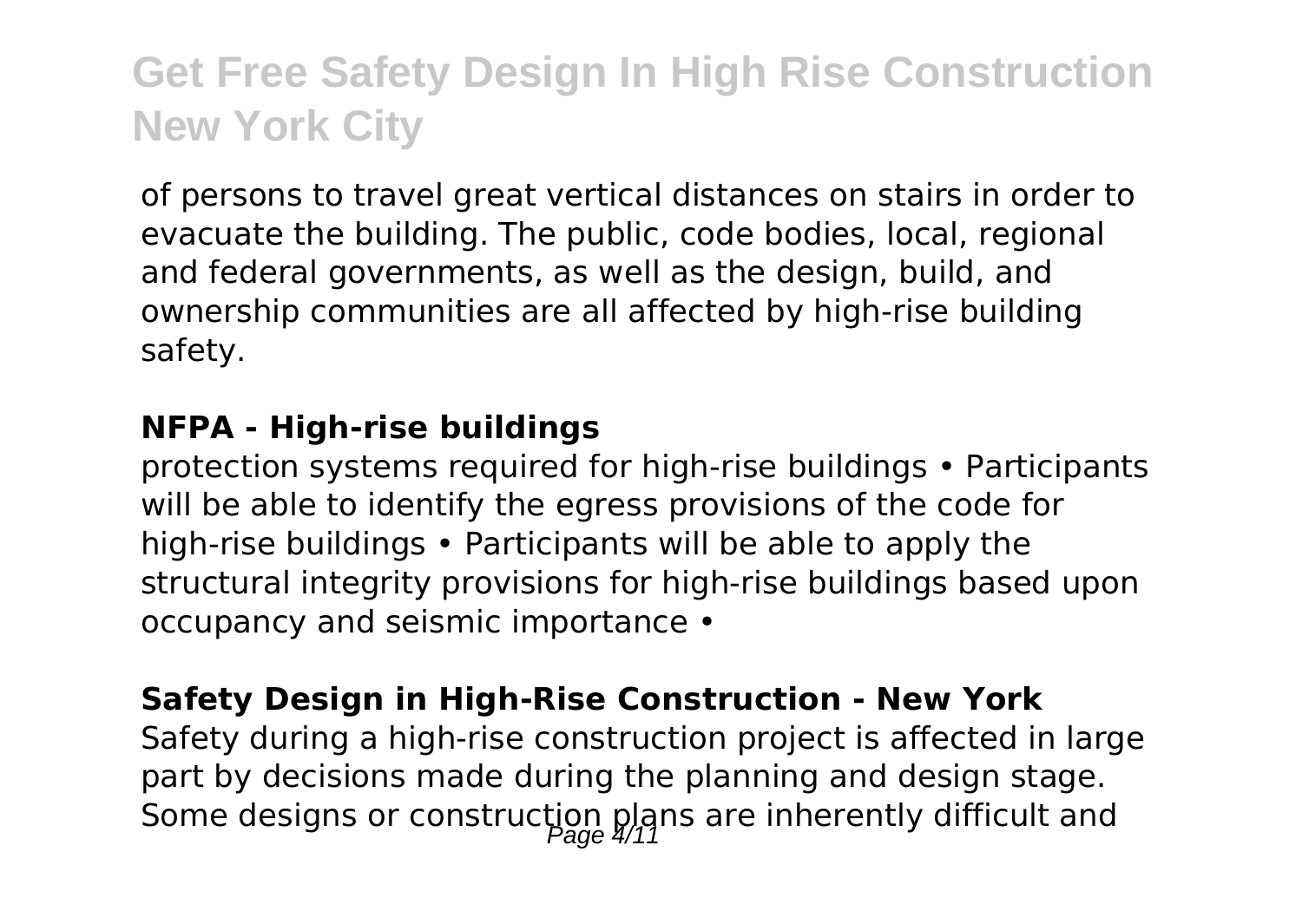dangerous to put into practice, whereas other, similar plans may considerably reduce the possibility of dangerous accidents.

### **Safety in High-rise Building Construction**

The public regulations, the design of the building, the ownership, code bodies, the regional, local and federal governments are affected by the high-rise building safety. The high rise buildings are designed to be safe at all undesirable conditions.

### **Fire and Safety Features of High-Rise Buildings and ...**

The development of an appropriate and effective evacuation strategy is considered one of the key fire safety aspects of any very tall building's design. As a building increases in height, so does the vertical travel distance from the building to the point of discharge, and the time taken to evacuate the building.

# **Fire Safety Masterclass Chapter Three - Super high-rise**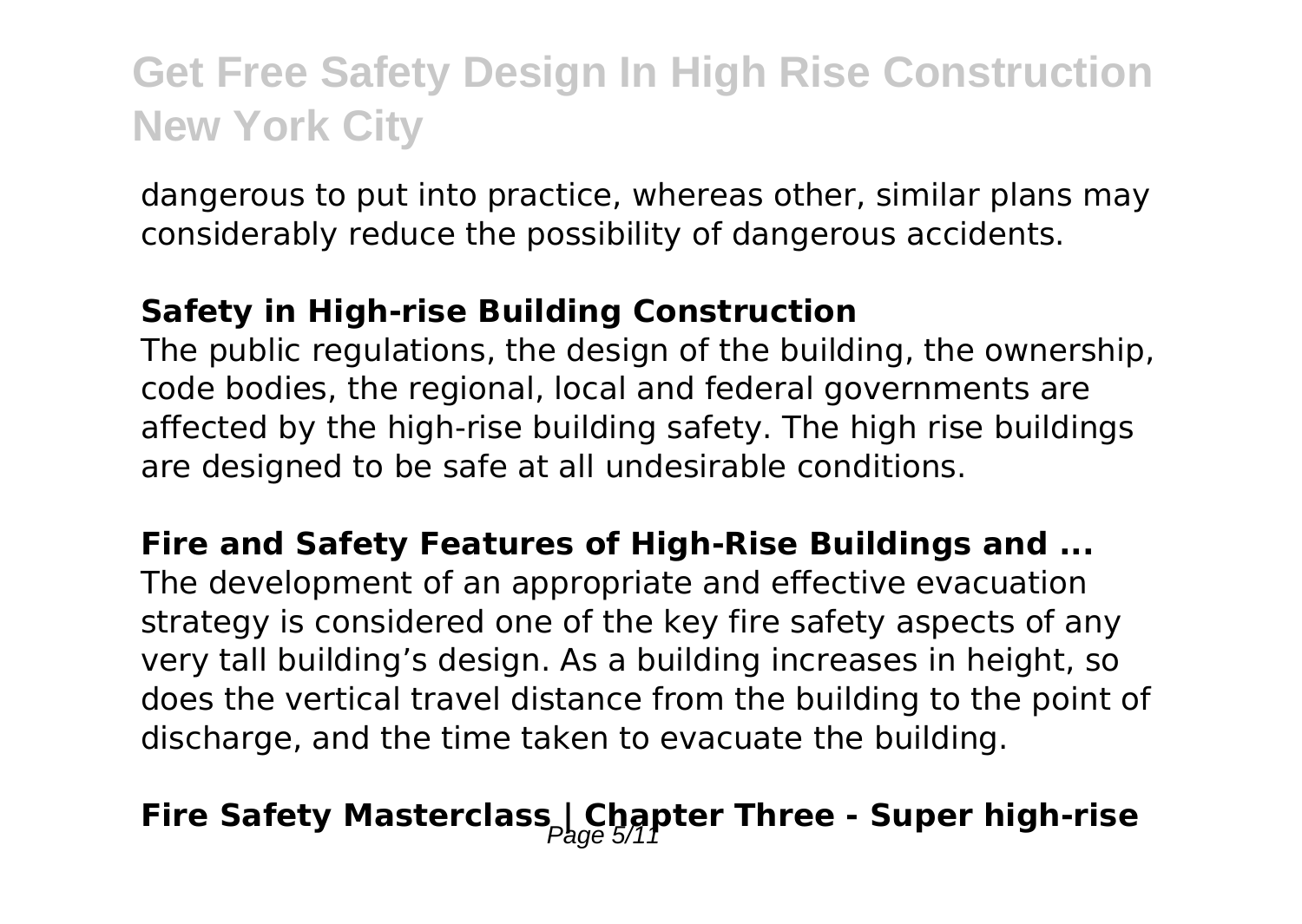#### **...**

Those recommendations constitute a sea change in the approach to the way high-rises are designed to accommodate evacuations. By and large, high-rises are designed to handle the evacuation of a single floor. If necessary, multiple floors are evacuated one at a time in what's known as a staged evacuation.

#### **Safer High-Rises - Facilities Management Insights**

High-rise residential buildings represent a significant part of urban inheritance dating from the second half of 20 century. At the time they were built, fire safety legislations were less or more demanding, so the features are to be assessed regarding contemporary fire safety standards.

### **Fire Stairs in Residential Towers: Architectural and ...** Design Considerations for Safety Glazing. The International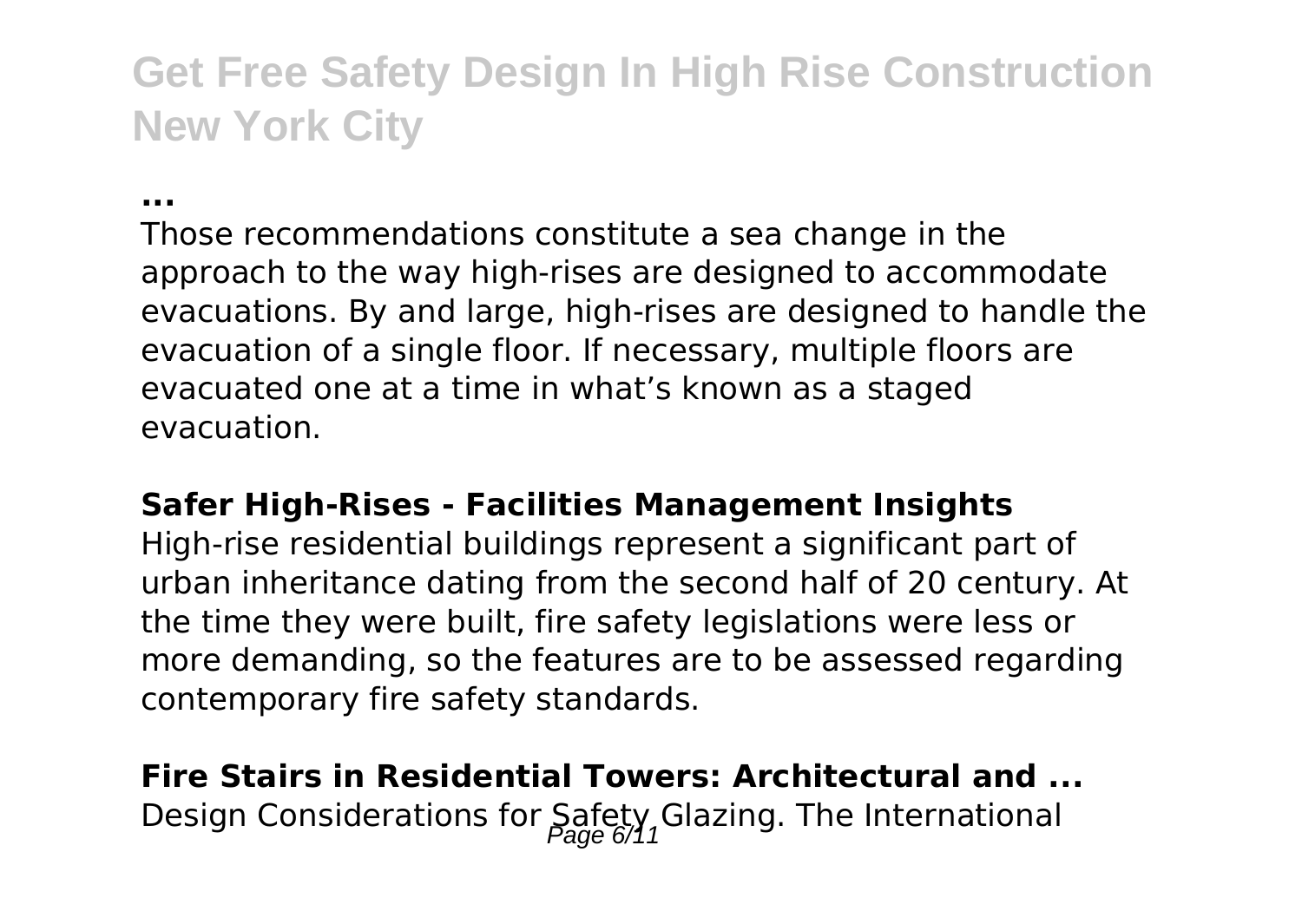Building Code (IBC) Section 2406, state and local building codes, and federal safety standard CPSC 16 CFR Part 1201—Safety Standard for Architectural Glazing Materials, require safety glazing in specified hazardous applications, including: Glass in interior and exterior doors and ...

### **Glazing | WBDG - Whole Building Design Guide** contents page preface iii abstract iv acknowledgments vi 1. thenatureoftheproblem 1 1.1communications—highriseandotherbuildings 2 1 ...

### **Fire safety for high-rise buildings: the role of ...**

Every High rise building should have at least 2 means of access, one remote to the other, of minimum width 4.5m. with height clearance of 5m. This minimum width is essential to facilitate free movement of fire units. 5 m 4.5 m 5 m 4.5 m 12 m SETBACK OR OPEN SPACES Section : As per table 2 of section 8.2.3.1 of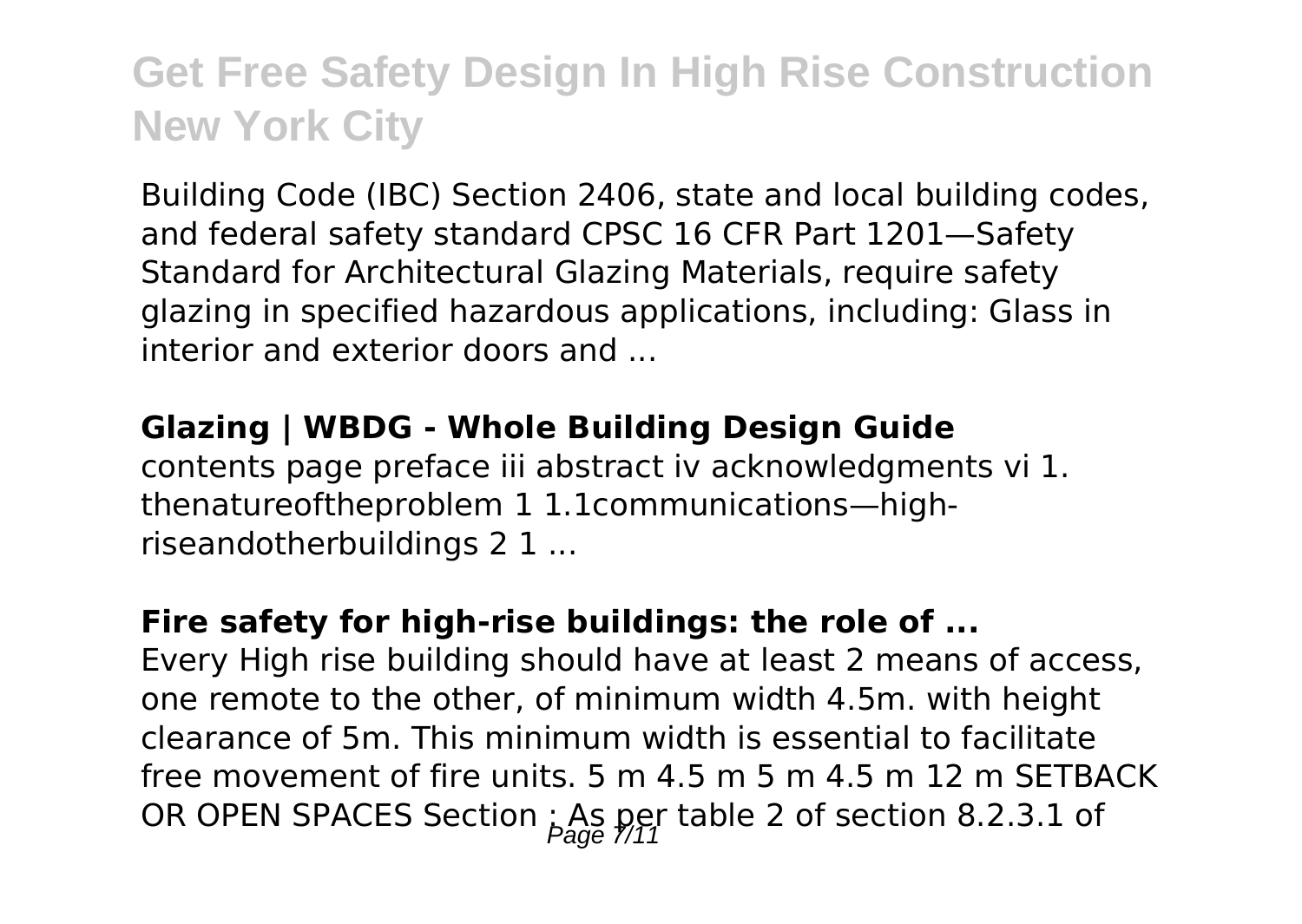part III of N.B.C . UPTO

### **Fire Safety In High Rise Building - Institute of Fire ...**

Chapter 2: Fire safety design in high rise flats This Chapter explains the fire safety measures for high rise domestic property including fire prevention and response to a fire i.e. evacuation strategies; facilities specifically for use of the Scottish Fire and Rescue Service.

#### **Strengthening fire safety for high rise domestic buildings ...**

A design fire for the design of tall buildings The common theme underpinning the robust provision of the fire safety strategy for tall buildings is the description of the fire. If not adequately provided, the fire safety strategy cannot be sufficiently optimised and still be said to be robust.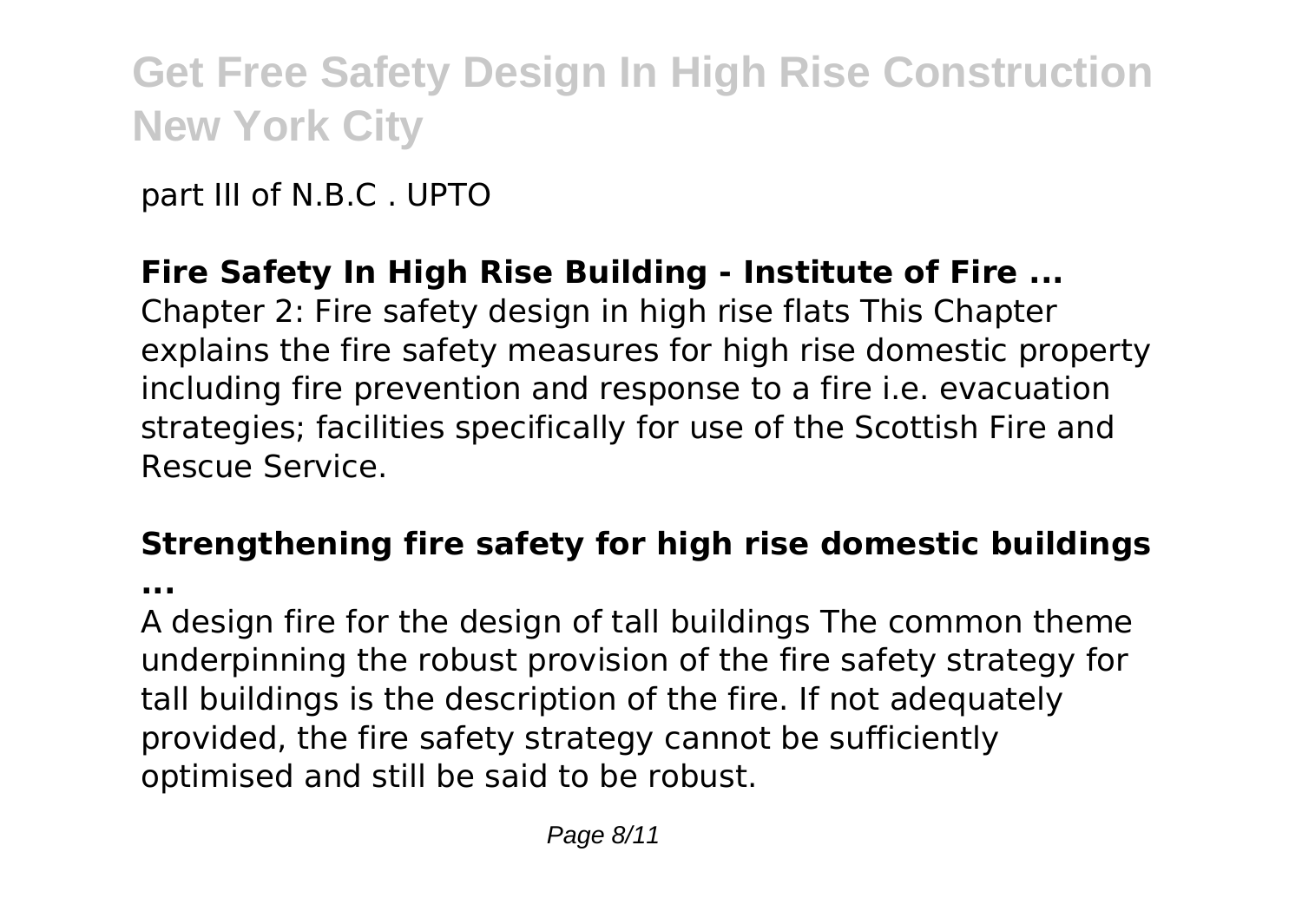### **Fire Safety Design for Tall Buildings - ScienceDirect**

It's a fearsome new world, and high-rise building security is changing to keep pace. The recently released third edition of High-Rise Security and Fire Life Safety by Geoff Craighead catalogs a host of new issues for building security directors and property managers to think about.. Craighead is a vice president with the Santa Ana, CA-based security services firm Universal Protection Service ...

#### **High-Rise Security: New Concerns - BUILDINGS**

Full evacuation capability from high-rises, and how best to accomplish that, is an industry-wide issue. Additional stairs, and wider stairs, to allow more occupants to descend at once, as well as occupant evacuation elevators, serve specific purposes.

**High-Rise Safety, International Codes, and Tall Buildings** High-rise safety systems Safety systems in a modern high-rise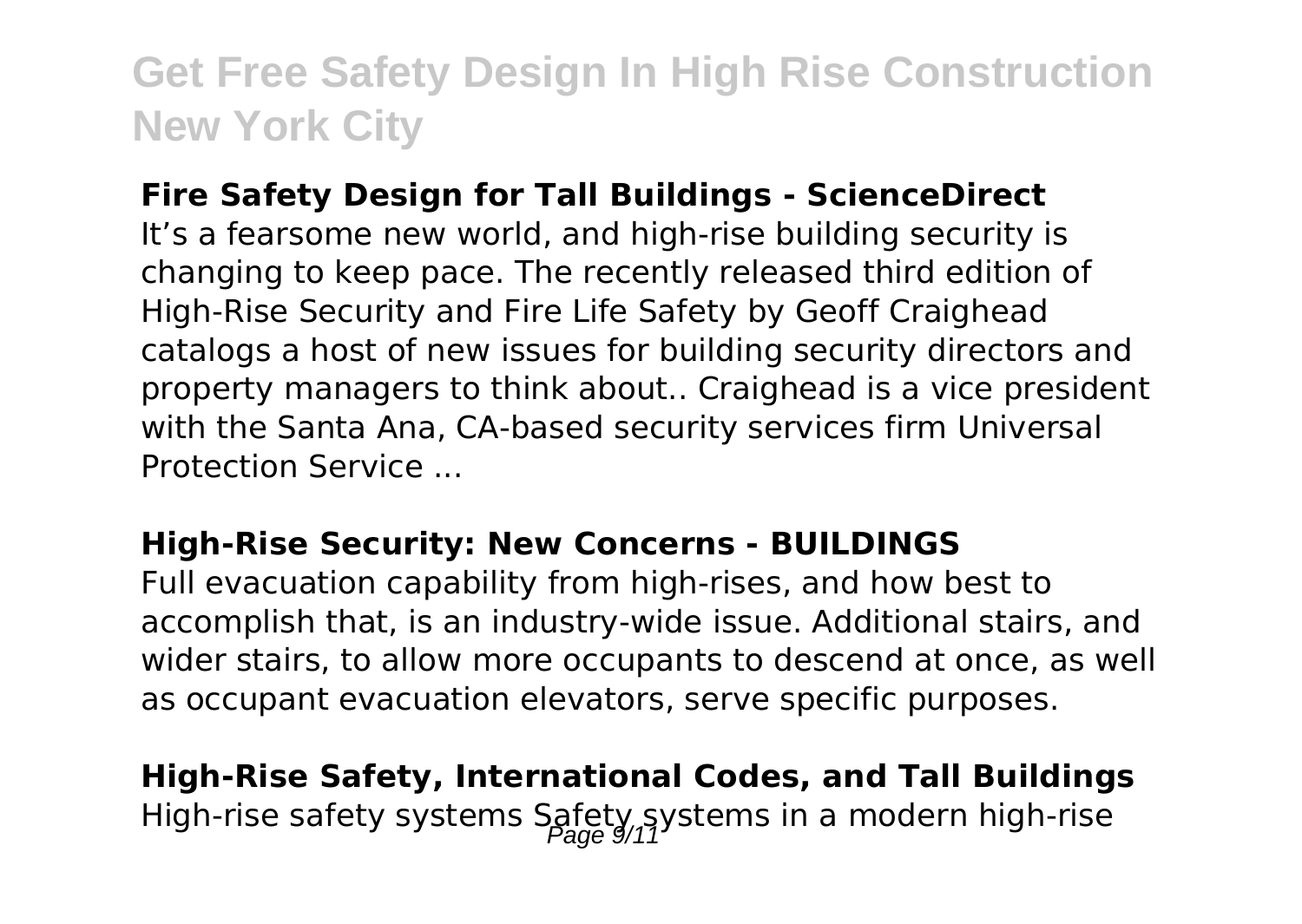elevator The Greek mathematician Archimedes is generally credited with creating the first elevator-like device in the third century B.C. But elevators only became a safe, reliable means of transportation for people after 1852 – the year Elisha Otis invented the elevator safety brake.

#### **High-rise safety systems - Otis Elevator Company**

Background that led to High-Rise Bridge closure. The decision to close the high rise bridge on March 23, 2020 came from close monitoring and regular inspections that indicated a sudden change in crack growth rate. During a 2013 routine inspection of the bridge, our inspectors discovered four sets of cracks in the bridge support structure.

#### **West Seattle High-Rise Bridge Safety Project ...**

7. The term 'flat' is used for a self-contained domestic dwelling in the high-rise building. It includes those on more than one